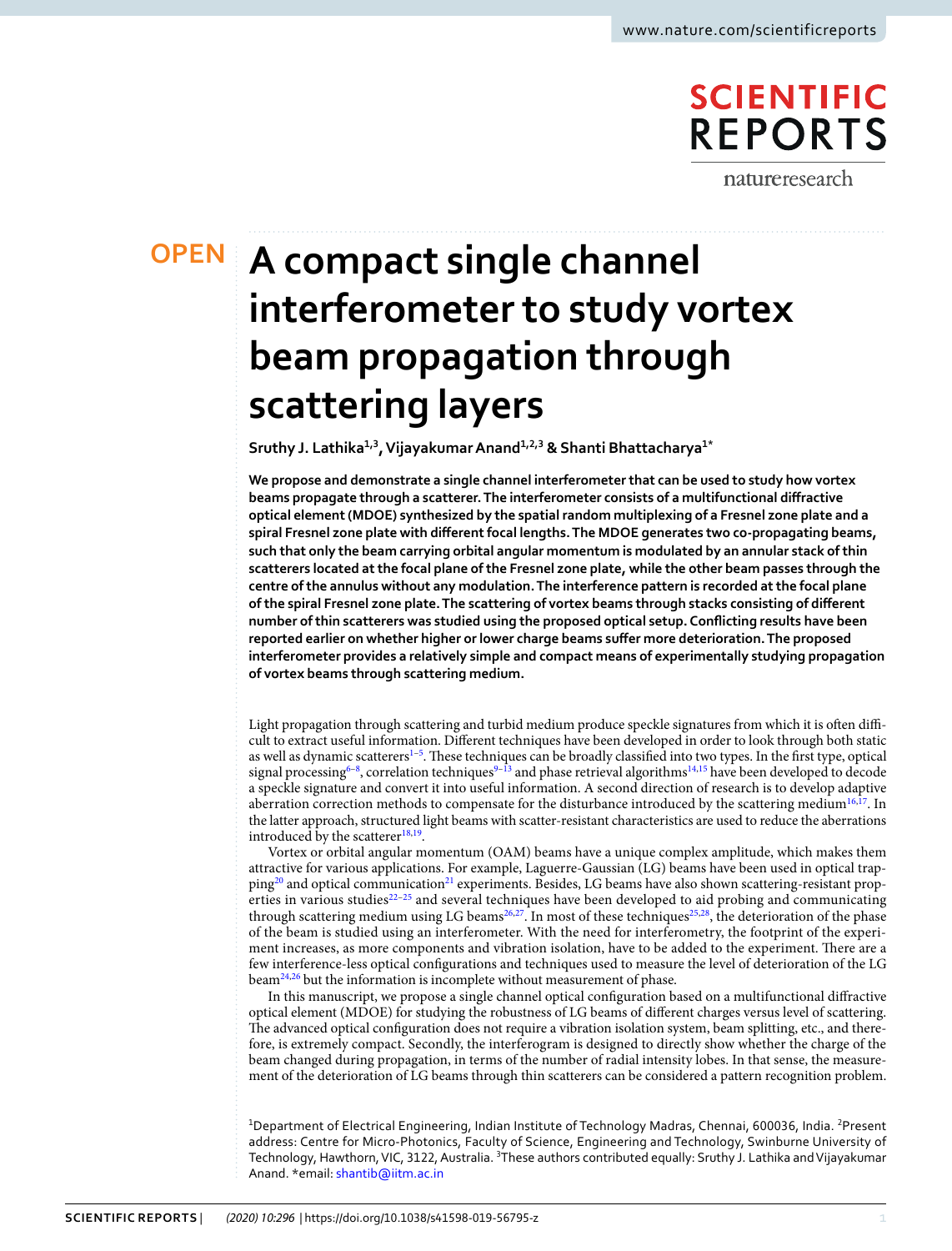

<span id="page-1-0"></span>**Figure 1.** (**a**) Optical configuration of the single channel, dual beam interferometer. The light from the laser is spatially filtered and collimated by a pinhole and refractive lenses  $L_1$  and  $L_2$ . (**b**) Technique by which the MDOE is designed.

The single channel interferometer has been implemented to study and compare the scattering characteristics of LG beams with different topological charges when interacting with single or multiple thin scattering layers.

Several groups have reported theoretical and simulation studies of OAM beam propagation in a scattering medium. While the results depend on several factors including the type of scattering media under study, the characteristics of the OAM beam propagated, and the performance parameters measured; more detailed studies are required to resolve the many different results presented so far. The compact interferometer is proposed as an elegant means by which to carry out further studies in this important field.

#### **Methods**

The optical configuration of the single channel, dual beam interferometer is shown in Fig.  $1(a)$  and the synthesis of the MDOE, with phase  $\varphi_{MDOF}(x, y)$ , is shown in Fig. [1\(b\).](#page-1-0) The MDOE is synthesized by random multiplexing of two diffractive functions, namely a Fresnel zone plate<sup>[29](#page-7-1)</sup> and a spiral Fresnel zone plate<sup>[30](#page-7-2)[–32](#page-7-3)</sup> with different focal lengths. The phase of the Fresnel zone plate (FZP) is given by  $\Phi_{FZP}(f) = \{-\pi/\lambda f\}R^2$ , where R is the radial coordinate and the focal length  $f = f_1$ . On the other hand, the phase of the spiral Fresnel zone plate is given by  $\Phi_{SEZP}(f, L) = [\Phi_{EZP}(f) + L\theta]_{2\pi}$ , where L is the topological charge,  $f=f_2$  and  $\theta$  is the azimuthal angle in the beam's cross section. The focal length values are selected such that  $f_1 < f_2$  and the scatterer is positioned at the plane corresponding to  $f_1$ , as shown in Fig. [1\(a\).](#page-1-0) The two functions are multiplexed in the manner shown in Fig. [1\(b\)](#page-1-0). The resulting phase distributions at each step of the process are also shown there.  $M_r(T)$  represents a virtual mask comprising a binary random pattern [0,1] synthesized with a transmittivity T, where T is given by  $N_1/(N_1+N_2)$ .  $N_1$  and  $N_2$  are the number of pixels with value 1 and 0 respectively. As the virtual mask is applied directly to the spiral phase through the operation  $\exp[j\Phi_{SFZP}]M_r(T)$ , T can also be considered to control the fraction of the incident energy directed into the LG beam. A larger value of  $N_1$ , would increase the intensity of the LG beam with respect to the reference beam. Therefore, we will henceforth refer to T, as the splitting ratio.

Collimated light from a coherent source is incident on the MDOE. This generates two co-propagating beams with complex amplitudes  $exp[j\Phi_{FZP}](1 - M_r(T))$  and  $exp[j\Phi_{SFZP}]M_r(T)$ . At the focal plane  $f_1$ , the former beam is focused to a spot, whereas the latter occupies a larger annular region. There is therefore, no overlap between the beams. On the other hand, at the focal plane  $f_2$ , the two beams spatially overlap resulting in an interference pattern, with intensity given by

$$
I_1 = |E_1 + E_2|^2, \tag{1}
$$

<span id="page-1-1"></span>where  $E_1$  is a diverging spherical wavefront,

$$
E_1 = \mathcal{I}\left\{[1 - M_r(T)]\exp[j\Phi_{FZP}]\exp\left[j\frac{\pi R^2}{\lambda f_2}\right]\right\}
$$
(2)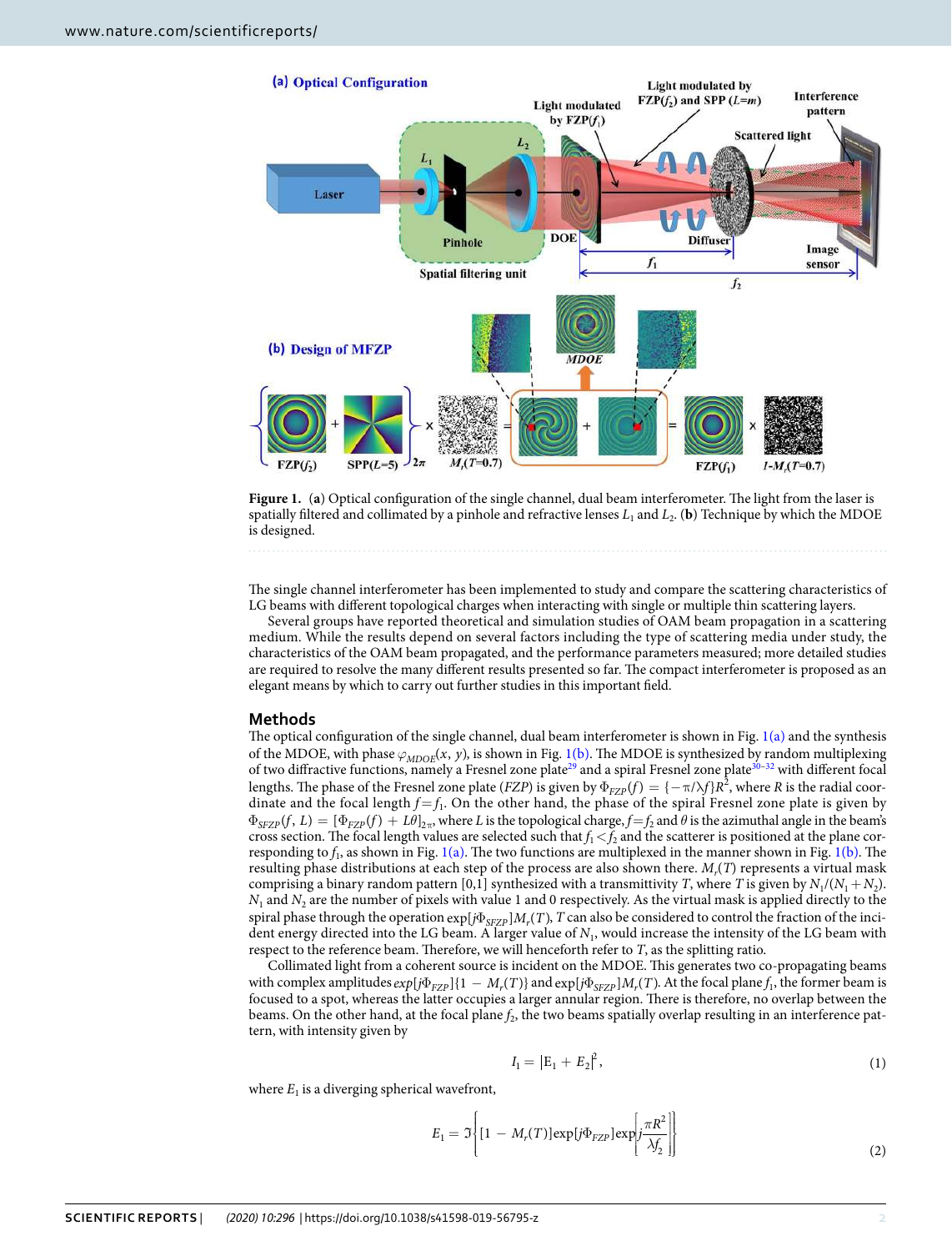

<span id="page-2-0"></span>**Figure 2.** Images of MDOEs for different topological charges  $L=1$  to 5 and splitting ratios  $T= 0.3$ , 0.5 and 0.7 designed with two-phase levels and a linear phase of *α*= 0.03 radians. The number of lines in the fork pattern increases with the topological charges.

In Eq.  $(2)$  $(2)$  $(2)$ , R is the radial distance from the axis. Neglecting complex constants results in the following expression for the spirally varying phase front  $E_2$ ,

$$
E_2 = \Im\{M_r(T)exp[-j\Phi_{SEZP}]\}.
$$
\n(3)

A deeper look at the formation of the interference pattern reveals many interesting characteristics of the compact interferometer configuration. In any two-beam interference-based phase measurement technique, the interferogram is processed and the phase is retrieved using phase retrieval algorithms. In the proposed technique, the two wavefronts that interfere in the sensor plane are a diverging spherical wavefront and a helical wavefront. The diverging spherical wave has a constant phase for one value of radius, as the azimuthal coordinate is varied from 0 to 2π. On the other hand, the helical wavefront has a linear phase variation along that same path. Therefore, the resulting interference pattern is a direct representation of the relative phase difference between the two waves. Consequently, a maximum value in the interference pattern represents a phase difference of 0 and a minimum value in the interference pattern represents a phase difference of  $\pi$ . The number of peaks along any ring of infinitesimal thickness represents the topological charge of the helical wavefront.

In order to study the effect of scattering, a stack of annular scatterers, with phase  $\Phi_S(x, y)$  in an annular region, is introduced with the center of the stack lying on the optical axis at focal plane  $f_1$ . The index  $p$  is used to denote the number of layers in the stack. The resultant scattering phase therefore, is the modulo-2 $\pi$  phase addition of p scattering layers (that form the stack). The intensity at the plane  $f_2$  will be given by  $I_2 = |\mathbf{E}_1 + E'_2|^2$ , where the complex amplitude of the scattered vortex beam is

$$
E'_{2} = \Im \left\{ exp[j\varphi_{s}] \Im \left\{ M_{r}(T)exp[-j\Phi_{SFZP}]exp\left[j\frac{\pi R^{2}}{\lambda f_{1}}\right]\right\} exp\left[j\frac{\pi R^{2}}{\lambda (f_{2} - f_{1})}\right]\right\}.
$$
\n(4)

The degree of deterioration of the vortex beam can be measured by a cross-correlation between  $I_1$  and  $I_2$  in comparison to the autocorrelation of  $I_1$ . It is well-known that autocorrelation of a function gives the narrowest peak while the deviation from this ideal function can be quantified against the degree of deterioration. From the previous explanations, cross-correlation measures the degree of deterioration of the phase profile with respect to the ideal one and therefore is a direct and simpler method compared to the phase retrieval methods.

#### **Experiments**

**Fabrication of the MDOEs.** MDOEs were designed as binary elements and therefore, the calculated function  $\Phi_{MDOE}$  is binarized to have only two phase values  $[0, \pi]^{32}$  $[0, \pi]^{32}$  $[0, \pi]^{32}$ . Since, binarization produces a zeroth diffraction order when there is a phase error during fabrication, an additional linear phase with an angle *α*= 0.03 radians was added to the MDOEs such that the required optical signal is moved away from the optical axis. The images of the design files for MDOEs with  $T = 0.3$ , 0.5 and 0.7 for topological charges  $L = 1$  to 5 are shown in Fig. [2](#page-2-0). The central area is magnified to clearly show the increase in the number of forks with a corresponding increase in the topological charge L. When  $T= 0.5$ , the incident energy is divided equally between both the diffractive functions, whereas for other T values, one function of the MDOE will dominate changing the splitting ratio. The fabrication procedure is presented in Supplementary Section S1.

**Experiments.** The experimental set up is shown in Fig. [3](#page-3-0). Light from a He-Ne laser ( $\lambda$  = 632.8 nm) is spatially filtered using a pinhole with a diameter of 100  $\mu$ m and a refractive biconvex lens  $L_a(f_a = 40 \, mm)$ . The spatially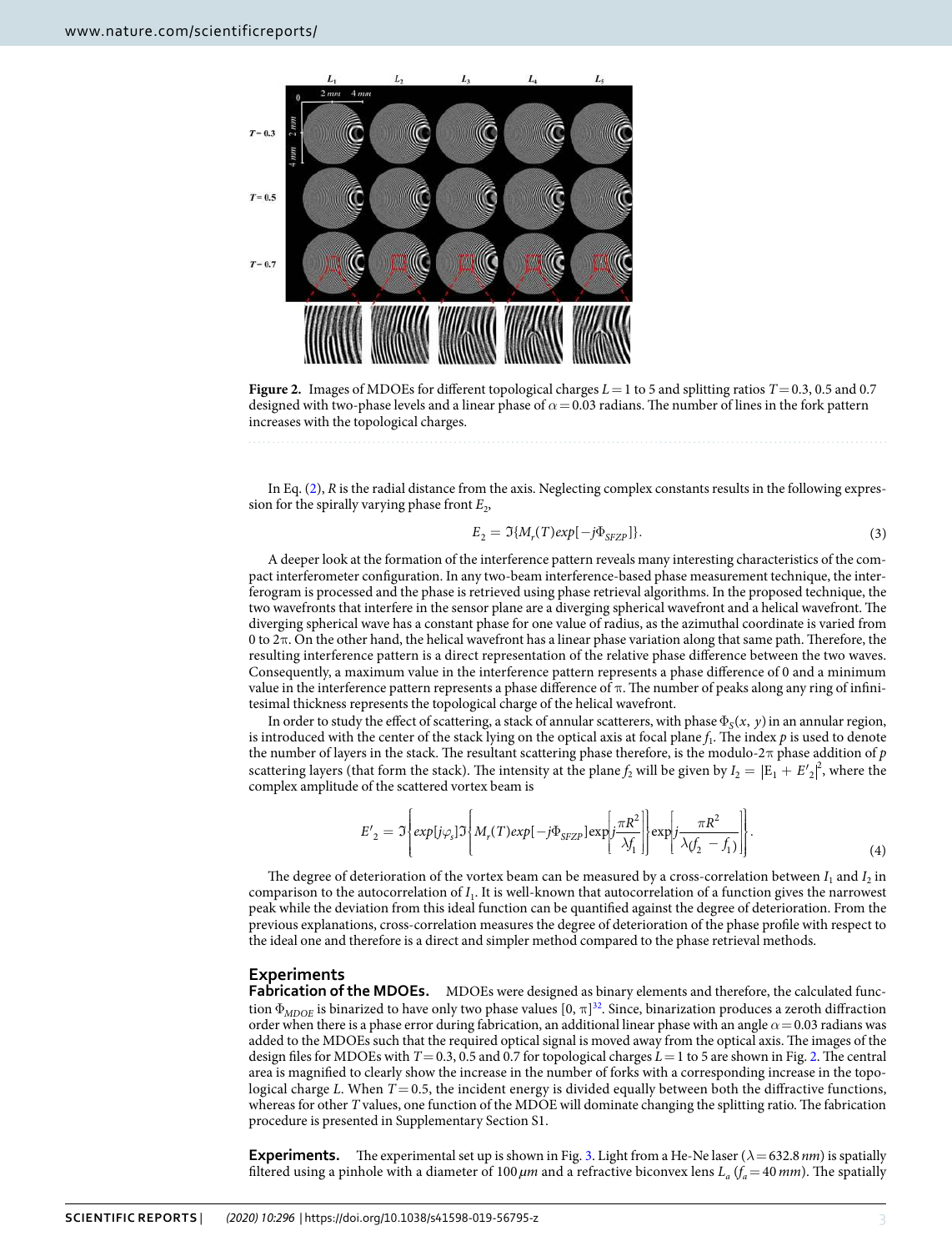

<span id="page-3-0"></span>**Figure 3.** Experimental setup for the evaluation of scatterers using the MDOE as a single channel interferometer.



<span id="page-3-1"></span>

filtered light is collimated by a second refractive biconvex lens  $L_b(f_b=100\,mm)$ . The collimated light is incident on the MDOE, which generates several orders. Of interest are the spherical converging beam and a spiral-spherical beam, with focal lengths 25 cm and 30 cm respectively, generated in the  $+1^{st}$  order. An image sensor (Thorlabs camera with 1024 × 768 pixels of size 4.65 *µ*m) mounted at a distance of 30 cm from the MDOE captures the interference of these two beams at this plane. The interference pattern will be between a spherical reference beam and either a scattered and or an unscattered LG beam, depending on whether or not the annular scatterer stack is introduced at a distance of  $f_1$  (25 cm) from the MDOE. A study of the scattering characteristics of the scatterer stack is presented in Supplementary Section S1. A neutral density filter (NDF) was used to reduce the light intensity and record the interference patterns without saturating the image sensor. The recorded intensity patterns in the two planes in the absence of a scatterer for different topological charges and splitting ratios are shown in Fig. [4.](#page-3-1)

Following this, the stack of scatterers is introduced in the plane  $f_1$  and the interference pattern is once again recorded at the plane  $f_2$ . The images of the recorded interference patterns for the different topological charges and splitting ratios are shown in the Fig. [5](#page-4-0). Two sets of interference patterns are displayed in this figure, those taken with one or two scattering layers, corresponding to  $p=1$  and  $p=2$  respectively.

The first point to note is that the resulting interference pattern contains a number of intensity lobes  $m$  along the azimuthal direction that match the topological charge  $\tilde{L}$ . In the experiment, an LG beam of known charge is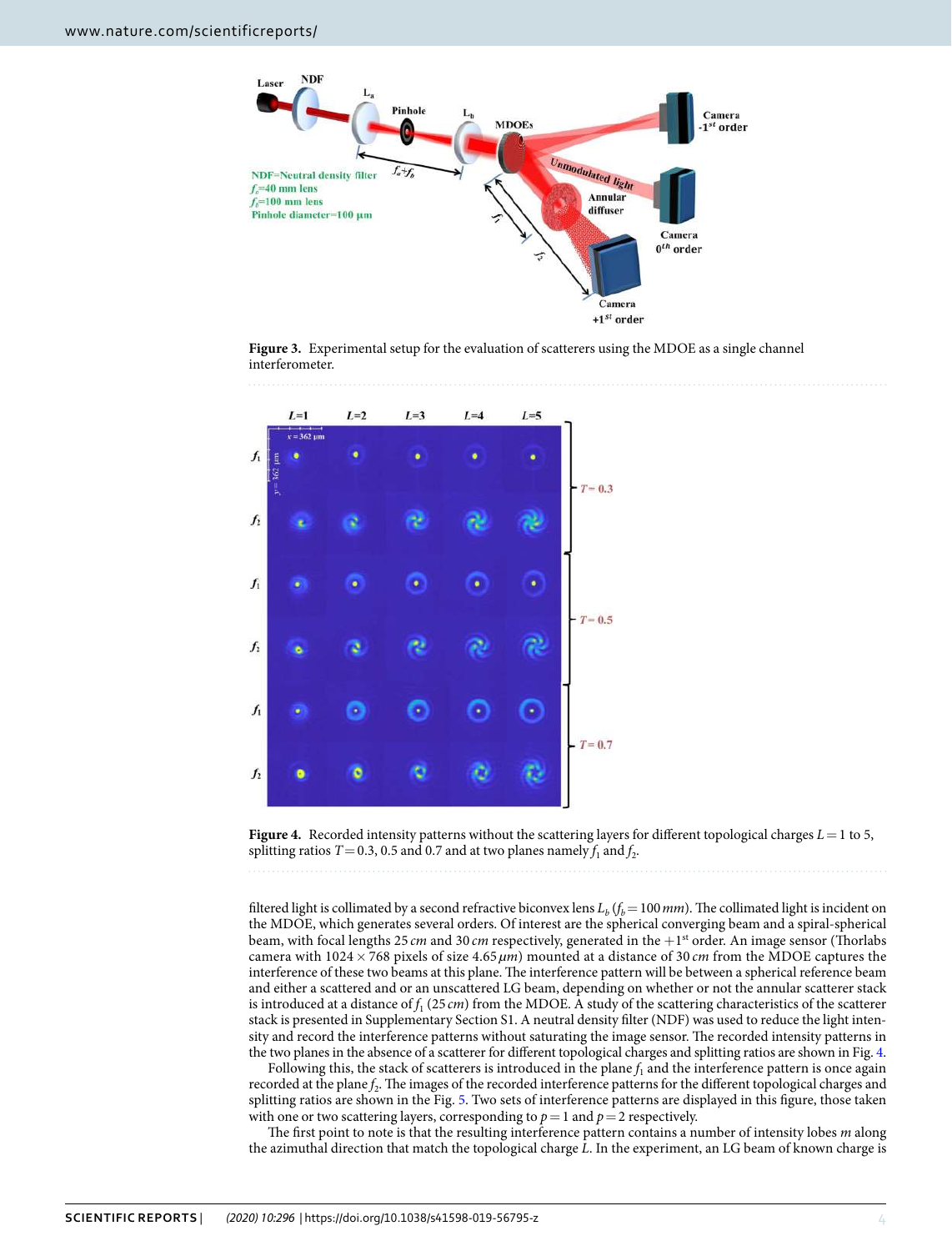

<span id="page-4-0"></span>**Figure 5.** Recorded intensity patterns at plane  $f_2$  with the scatterer at  $f_1$ . The first rows present the results for one  $(p= 1)$  and two  $(p= 2)$  scatterers, whereas the columns are the results for the topological charges  $L= 1$  to 5. The experimental results for different splitting ratios ( $T= 0.3$ , 0.5 and 0.7) are presented in subsequent rows.

sent through the scatterer; any change in the charge of the beam would be easily picked from the number of lobes in the interference pattern.

From Fig. [4,](#page-3-1) it is seen that when the splitting ratio T is increased, the relative intensity of the two beams in the plane  $f_1$  varied resulting in the ring pattern around the central spot becoming brighter. This is not surprising, as  $T$ controls the amplitude of the LG beam, as described earlier. Figure [5](#page-4-0) presents the interference patterns at plane  $f_2$ , with the scatterer in place. It is clear that the disturbance to the LG beam (that is the beam that sees the scatterer) causes the interference pattern to deviate from the case without the scatterer. The deviation is even more pronounced for the case two scattering layers ( $p=2$ ). It is also observed that the deterioration to the interferogram is greater, when the LG beam's amplitude is weaker ( $T= 0.3$ ). The experimental results were verified by simulations, presented in Supplementary Section – 2.

The conventional method for the study of scattering characteristics using phase retrieval algorithm is given in Supplementary Sections 4 and 5. In order to quantitatively compare the degree of deviation of the scattered case from the un-scattered one, the interference pattern recorded with the scatterer is cross-correlated with the interference pattern recorded without the scatterer. Cross-correlation function measures the similarity between two patterns. When two patterns are identical a maximum value is obtained (autocorrelation) and vice versa. If the vortex beam is not distorted then the interference pattern remains the same resulting in a sharp correlation function and when it is distorted, the correlation function becomes broad. To have a reliable study, the cross-correlation function is compared with the autocorrelation function without scatterer[33](#page-7-4). They are compared with the corresponding autocorrelation results of the un-scattered OAM beam. The cross-correlation results for  $p=1$  and  $p=2$  for  $T=0.5$  are shown in Fig. [6](#page-5-0). The difference between the  $1/e^2$  radius of the cross-correlation and autocorrelation plots for topological charges  $L=1$  to 5 are calculated and normalized with the corresponding autocorrelation radius. This is plotted in Fig. [7](#page-6-19). The deviation of the cross-correlation function from the autocorrelation increases with the number of scattering layers. It is also found that for  $p = 1$  case, as the topological charge increases, the cross-correlation result has more deviation from its corresponding auto-correlation result. This says that lower charge OAM modes are less deteriorated by the scattering layer. It would be because we have used a dense scatterer, which is expected to deteriorate the stability of the propagating OAM mode strongly, resulting in fracturing of the OAM mode<sup>[34,](#page-7-5)[35](#page-7-6)</sup>. However, in the  $p=2$  case, the range of topological charge under study seems to be affected in the same way, which is why the deviation is more or less a constant with a slightly increasing trend.

#### **Summary and Conclusions**

We have proposed and demonstrated a compact, single channel interferometer using a MDOE for the study of propagation of beams with orbital angular momentum through scattering layers. The MDOE generates two complex waves, where OAM is carried by only one of the waves and the other wave is used as a reference. The MDOE generated a focal plane suitable for modulating only the vortex, while transferring the reference wave without any modulation. The optical configuration was designed such that in an axial plane, the topological charge can be measured from the number of intensity peaks. In most existing optical configurations<sup>[25](#page-6-15),[28](#page-7-0)</sup>, the study of beam propagation through scatterers involves bulky optical configurations with a minimum of two optical channels and many optical components. In the proposed method, the entire interferometer consists of only one optical element. The proposed single channel interferometer with a MDOE along with a blind cross-correlation method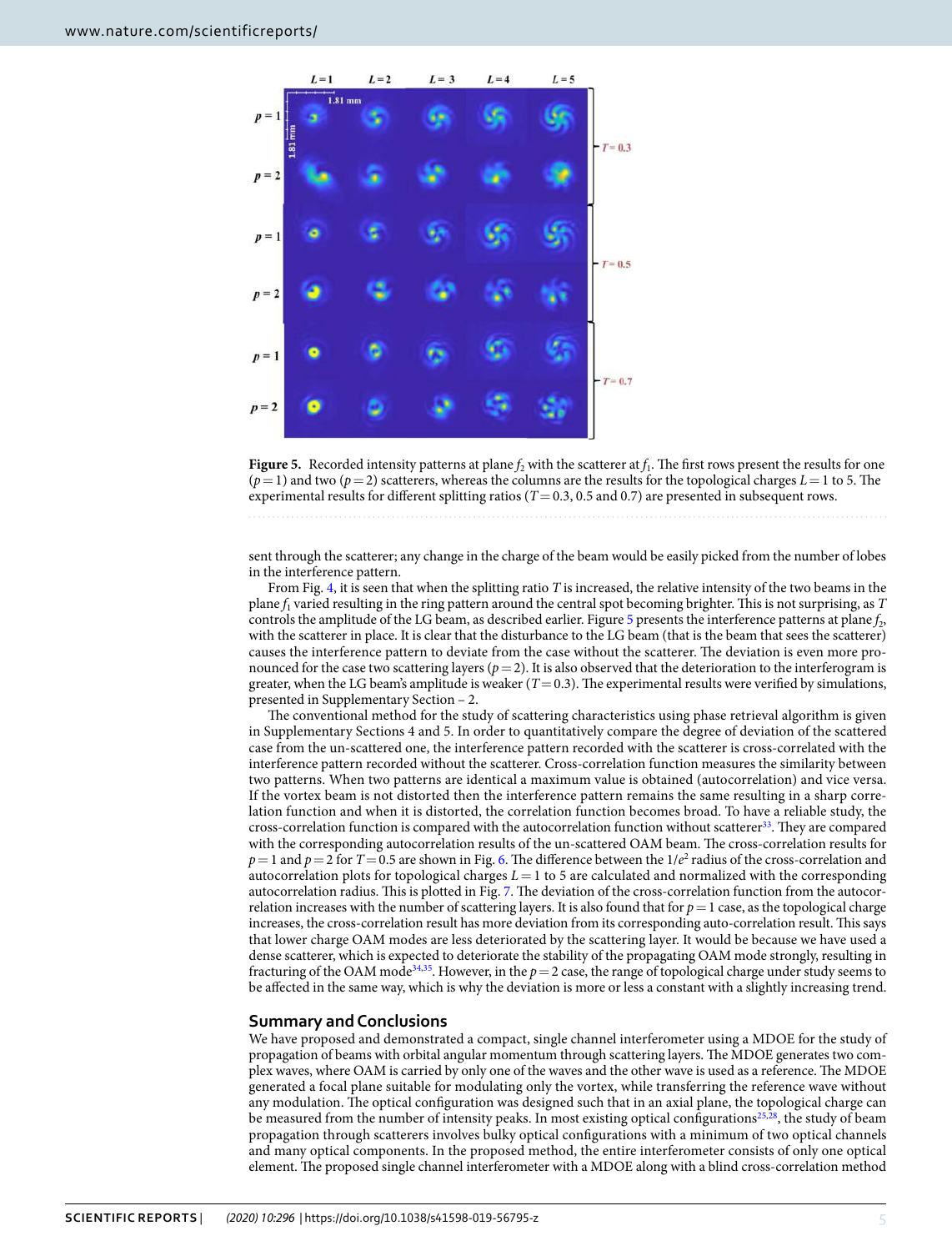

<span id="page-5-0"></span>**Figure 6.** Plot of the cross-correlation results for the scattering layers  $(p=1, p=2)$  for different topological charges  $L = 1$  to 5 and splitting ratios  $M_r = 0.5$ .

was found to measure the degree of deterioration of the beams carrying OAM. The experimental results match with the results expected with the scatterers used. Clearly, the results would change dramatically according to the type of scattering media being studied. This conclusion is supported by the simulation results presented in the supplementary material. In particular, Supplementary Fig. 8 shows an improvement in the quality of the interference pattern (between reference and the scattered OAM beam) with an increase in the scattering ratio, for constant phase retardation. However, Supplementary Fig. 9 indicates exactly the opposite behavior, as the phase retardation was increased along with the scattering ratio. A previous study<sup>[36](#page-7-7)</sup> indicated that the scattering degree of OAM beams with higher topological charges was higher when they were incident on diffuser, which confirms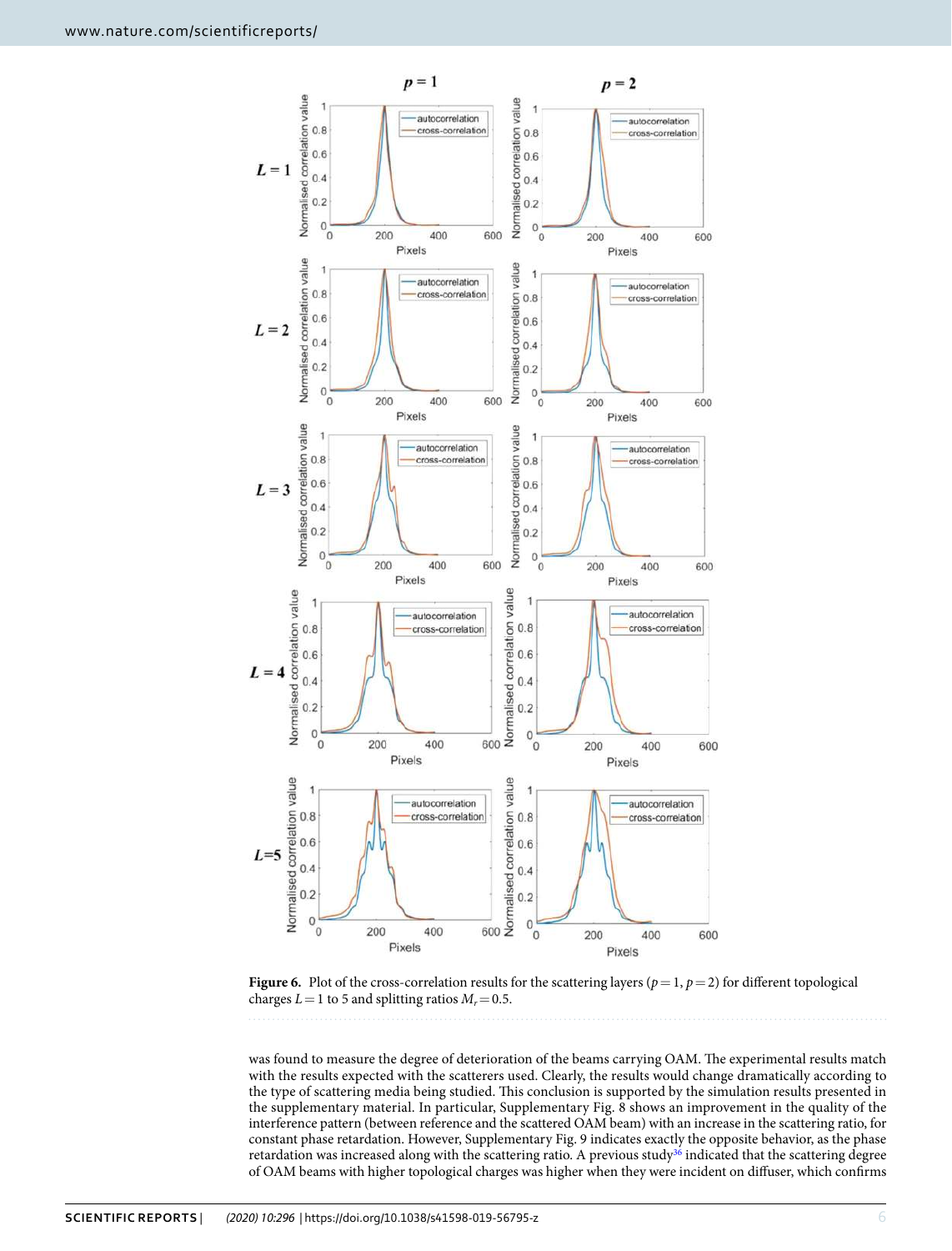

<span id="page-6-19"></span>**Figure 7.** Plot of the difference between the  $1/e^2$  radius of the cross-correlation and autocorrelation plots for topological charges  $L = 1$  to 5 normalized with the corresponding autocorrelation radius, for the scattering layers ( $p = 1$ ,  $p = 2$ ) splitting ratio  $T = 0.5$ .

the preliminary study carried out by the compact interferometer. More thorough studies and comparative analysis of different charged beams in scattering medium are needed. We believe that the proposed set-up and MDOE will allow exactly this. The efficiency of the demonstrated MDOE is limited due to the binary random multiplexing method and the efficiency can be increased by fabricating a greyscale version of the elements.

Received: 14 August 2019; Accepted: 27 November 2019; Published online: 15 January 2020

#### **References**

- <span id="page-6-0"></span> 1. Shanmugam, A., Usmani, M., Mayberry, A., Perkins, D. L. & Holcomb, D. E. Imaging systems and algorithms to analyze biological samples in real-time using mobile phone microscopy. PLoS One **13**(3), e0193797 (2018).
- 2. Cruz, J. M. D., Pastirk, I., Comstock, M., Lozovoy, V. V. & Dantus, M. Use of coherent control methods through scattering biological tissue to achieve functional imaging. PNAS **101**(49), 16996–17001 (2004).
- 3. Sticker, M., Hitzenberger, C. K., Leitgeb, R. & Fercher, A. F. Quantitative differential phase measurement and imaging in transparent and turbid media using optical coherence tomography. Opt. Lett. **26**(8), 518–520 (2001).
- 4. Psaltis, D. & Papadopoulos, I. N. Imaging: The fog clears. Nature **491**(7423), 197–198 (2012).
- <span id="page-6-1"></span> 5. Sudarsanam, S. et al. Real-time imaging through strongly scattering media: seeing through turbid media, instantly. Sci. Rep. **6**, 25033  $(2016)$
- <span id="page-6-2"></span>6. Antipa, N. et al. DiffuserCam: lensless single-exposure 3D imaging. Optica **5**(1), 1–9 (2018).
- 7. Popoff, S. M. et al. Measuring the transmission matrix in optics: an approach to the study and control of light propagation in disordered media. Phys. Rev. Lett. **104**(10), 100601 (2010).
- <span id="page-6-3"></span> 8. Choi, Y. et al. Overcoming the diffraction limit using multiple light scattering in a highly disordered medium. Phys. Rev. Lett. **107**(2), 023902 (2011).
- <span id="page-6-4"></span> 9. Singh, A., Naik, D., Pedrini, G., Takeda, M. & Osten, W. Exploiting scattering media for exploring 3D objects. Light Sci. Appl. **6**, e16219 (2017).
- 10. Singh, A., Pedrini, G., Takeda, M. & Osten, W. Scatter-plate microscope for lensless microscopy with diffraction limited resolution. Sci. Rep. **7**, 10687 (2017).
- 11. Mukherjee, S., Vijayakumar, A., Kumar, M. & Rosen, J. 3D imaging through scatterers with interferenceless optical system. Sci. Rep. **8**, 1134 (2018).
- 12. Okamoto, Y., Horisaki, R. & Tanida, J. Noninvasive three-dimensional imaging through scattering media by three-dimensional speckle correlation. Opt. Lett. **44**(10), 2526–2529 (2019).
- <span id="page-6-5"></span>Xu, X. et al. Imaging of objects through a thin scattering layer using a spectrally and spatially separated reference. Opt. Express **26**(12), 15073–15083 (2018).
- <span id="page-6-6"></span>14. Bertolotti, J. et al. Non-invasive imaging through opaque scattering layers. Nature **491**, 232–234 (2012).
- <span id="page-6-7"></span> 15. Katz, O., Heidmann, P., Fink, M. & Gigan, S. Non-invasive single-shot imaging through scattering layers and around corners via speckle correlations. Nat. Photonics **8**, 784–790 (2014).
- <span id="page-6-8"></span>16. Booth, M. J. Adaptive optical microscopy: the ongoing quest for a perfect image. Light Sci. Appl. **3**, e165 (2014).
- <span id="page-6-9"></span> 17. Burke, D., Patton, B., Huang, F., Bewersdorf, J. & Booth, M. J. Adaptive optics correction of specimen-induced aberrations in singlemolecule switching microscopy. Optica **2**(2), 177–185 (2015).
- <span id="page-6-10"></span>18. Fahrbach, F. O., Simon, P. & Rohrbach, A. Microscopy with self-reconstructing beams. Nat. Photonics **4**, 780–785 (2010).
- <span id="page-6-11"></span> 19. Zheng, J. et al. Investigation of Bessel beam propagation in scattering media with scalar diffraction method. Chin. Opt. Lett. **11**(11), 112601 (2013).
- <span id="page-6-12"></span> 20. Simpson, N. B., Allen, L. & Padgett, M. J. Optical tweezers and optical spanners with Laguerre-Gaussian modes. J. Mod. Opt. **43**(12), 2485–2491 (1996).
- <span id="page-6-13"></span> 21. Gibson, G. et al. Free-space information transfer using light beams carrying orbital angular momentum. Opt. Express **12**(22), 5448–5456 (2004).
- <span id="page-6-14"></span>22. Andrews, L. C. Field Guide to Atmospheric Optics (SPIE, 2004).
- 23. Cheng, M. et al. Propagation of an optical vortex carried by a partially coherent Laguerre-Gaussian beam in turbulent ocean. Appl. Opt. **55**(17), 4642–4648 (2016).
- <span id="page-6-18"></span> 24. Gbur, G. & Tyson, R. K. Vortex beam propagation through atmospheric turbulence and topological charge conservation. J. Opt. Soc. Am. A **25**(1), 225–230 (2008).
- <span id="page-6-15"></span> 25. Wang, W. B., Gozali, R., Shi, L., Lindwasser, L. & Alfano, R. R. Deep transmission of Laguerre–Gaussian vortex beams through turbid scattering media. Opt. Lett. **41**(9), 2069–2072 (2016).
- <span id="page-6-16"></span> 26. Trichili, A., Salem, A. B., Dudley, A., Zghal, M. & Forbes, A. Encoding information using Laguerre Gaussian modes over free space turbulence media. Opt. Lett. **41**(13), 3086–3089 (2016).
- <span id="page-6-17"></span> 27. Li, J., Zhang, M., Wang, D., Wu, S. & Zhan, Y. Joint atmospheric turbulence detection and adaptive demodulation technique using the CNN for the OAM-FSO communication. Opt. Express **26**(8), 10494–10508 (2018).